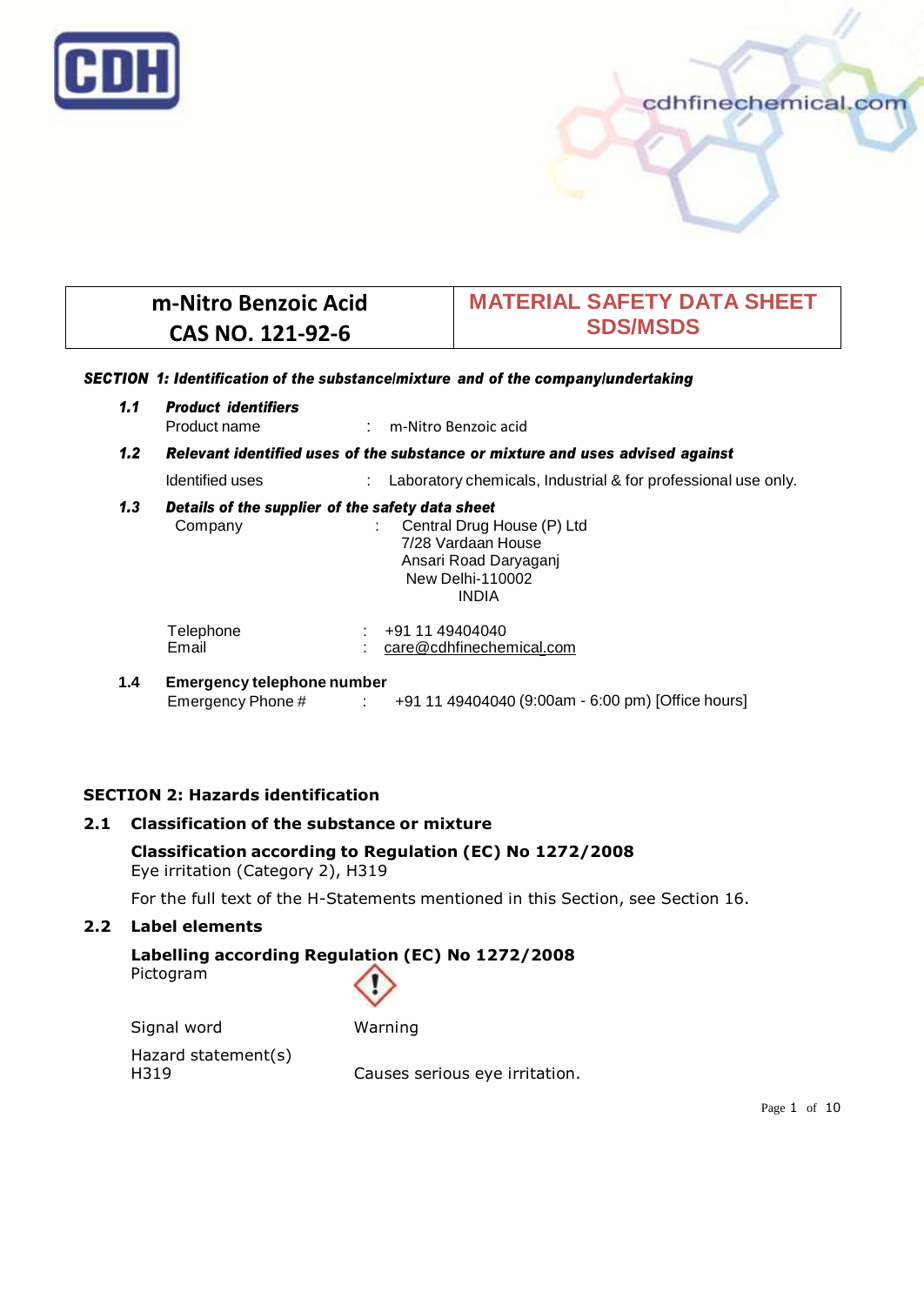| Precautionary statement(s)               |                                                                                                                                        |
|------------------------------------------|----------------------------------------------------------------------------------------------------------------------------------------|
| P264                                     | Wash skin thoroughly after handling.                                                                                                   |
| P280                                     | Wear eye protection/ face protection.                                                                                                  |
| $P305 + P351 + P338$                     | IF IN EYES: Rinse cautiously with water for several minutes.<br>Remove contact lenses, if present and easy to do. Continue<br>rinsing. |
| $P337 + P313$                            | If eye irritation persists: Get medical advice/attention.                                                                              |
| Supplemental Hazard<br><b>Statements</b> | none                                                                                                                                   |

#### **Reduced Labeling (<= 125 ml)** Pictogram

| Signal word                              | Warning |
|------------------------------------------|---------|
| Hazard statement(s)                      | none    |
| Precautionary<br>statement(s)            | none    |
| Supplemental Hazard<br><b>Statements</b> | none    |

### **2.3 Other hazards**

This substance/mixture contains no components considered to be either persistent, bioaccumulative and toxic (PBT), or very persistent and very bioaccumulative (vPvB) at levels of 0.1% or higher.

## **SECTION 3: Composition/information on ingredients**

# **3.1 Substances**

| Formula          | : $C_7H_5NO_4$    |
|------------------|-------------------|
| Molecular weight | : $167,12$ g/mol  |
| CAS-No.          | $: 121 - 92 - 6$  |
| EC-No.           | $: 204 - 508 - 5$ |
|                  |                   |

| Component                     |                             | Classification     | Concentration |  |  |
|-------------------------------|-----------------------------|--------------------|---------------|--|--|
| m-Nitrobenzenecarboxylic acid |                             |                    |               |  |  |
| CAS-No.<br>EC-No.             | $121 - 92 - 6$<br>204-508-5 | Eye Irrit. 2; H319 | $\le$ = 100 % |  |  |

For the full text of the H-Statements mentioned in this Section, see Section 16.

# **SECTION 4: First aid measures**

## **4.1 Description of first-aid measures**

#### **General advice**

Show this material safety data sheet to the doctor in attendance.

### **If inhaled**

After inhalation: fresh air.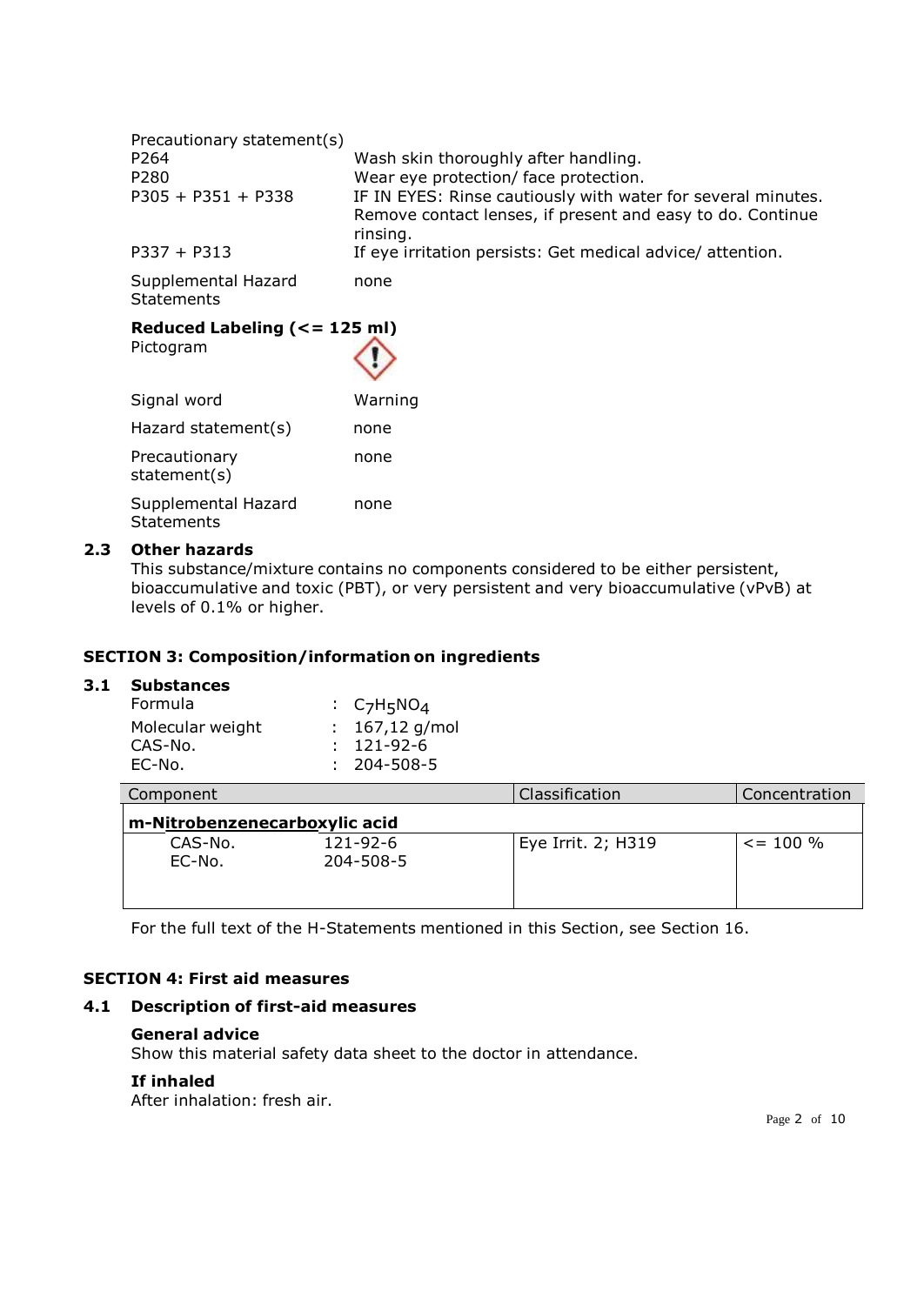## **In case of skin contact**

In case of skin contact: Take off immediately all contaminated clothing. Rinse skin with water/ shower.

#### **In case of eye contact**

After eye contact: rinse out with plenty of water. Call in ophthalmologist. Remove contact lenses.

## **If swallowed**

After swallowing: immediately make victim drink water (two glasses at most). Consult a physician.

- **4.2 Most important symptoms and effects, both acute and delayed** The most important known symptoms and effects are described in the labelling (see section 2.2) and/or in section 11
- **4.3 Indication of any immediate medical attention and special treatment needed** No data available

### **SECTION 5: Firefighting measures**

#### **5.1 Extinguishing media**

**Suitable extinguishing media** Water Foam Carbon dioxide (CO2) Dry powder

**Unsuitable extinguishing media** For this substance/mixture no limitations of extinguishing agents are given.

#### **5.2 Special hazards arising from the substance or mixture**

Carbon oxides Nitrogen oxides (NOx) Combustible. Vapors are heavier than air and may spread along floors. Forms explosive mixtures with air on intense heating. Development of hazardous combustion gases or vapours possible in the event of fire.

# **5.3 Advice for firefighters**

In the event of fire, wear self-contained breathing apparatus.

## **5.4 Further information**

Suppress (knock down) gases/vapors/mists with a water spray jet. Prevent fire extinguishing water from contaminating surface water or the ground water system.

### **SECTION 6: Accidental release measures**

#### **6.1 Personal precautions, protective equipment and emergency procedures** Advice for non-emergency personnel: Avoid inhalation of dusts. Avoid substance contact. Ensure adequate ventilation. Evacuate the danger area, observe emergency procedures, consult an expert.

For personal protection see section 8.

**6.2 Environmental precautions** Do not let product enter drains.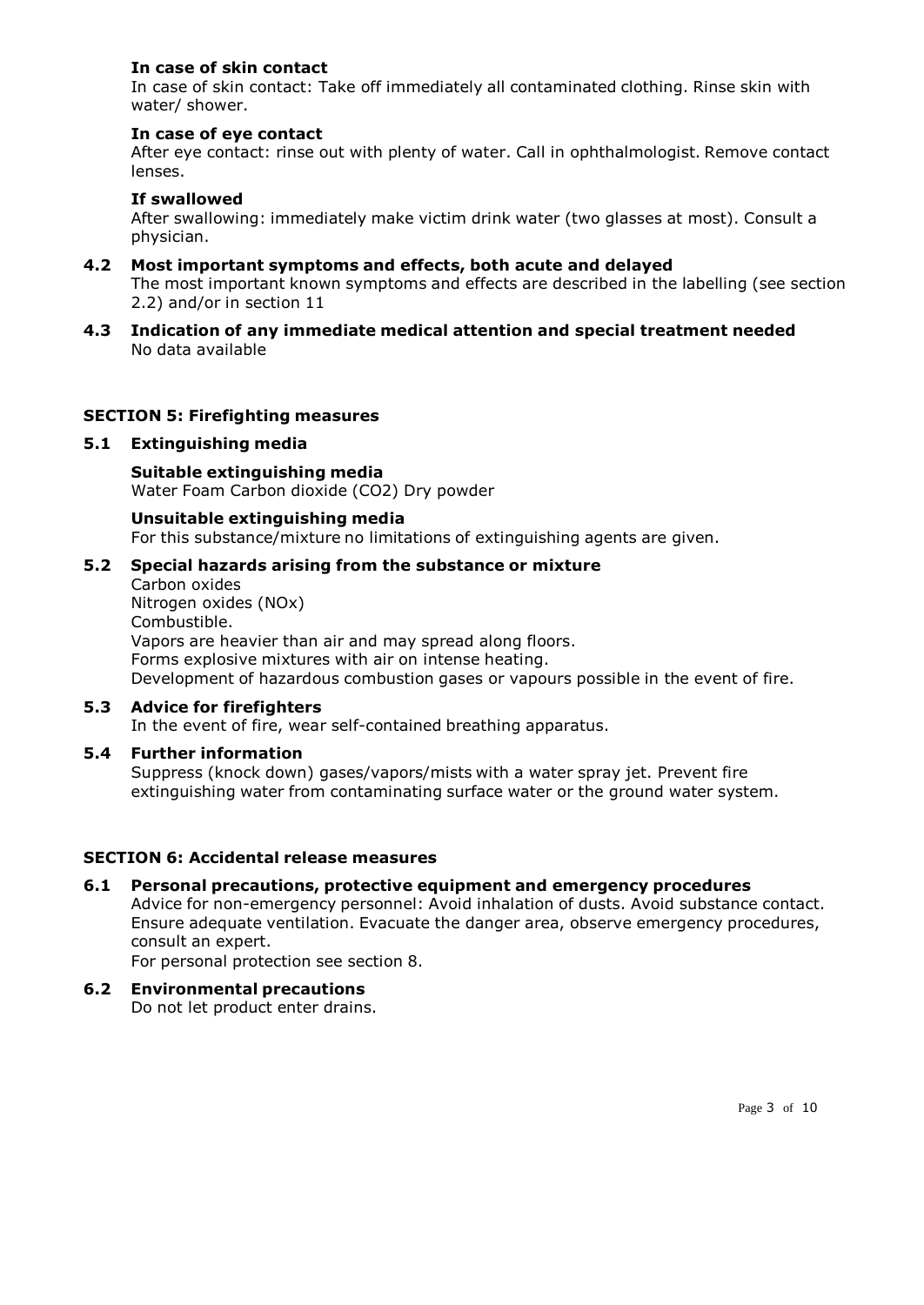## **6.3 Methods and materials for containment and cleaning up**

Cover drains. Collect, bind, and pump off spills. Observe possible material restrictions (see sections 7 and 10). Take up dry. Dispose of properly. Clean up affected area. Avoid generation of dusts.

**6.4 Reference to other sections** For disposal see section 13.

## **SECTION 7: Handling and storage**

**7.1 Precautions for safe handling** For precautions see section 2.2.

## **7.2 Conditions for safe storage, including any incompatibilities**

**Storage conditions** Tightly closed. Dry.

**Storage class** Storage class (TRGS 510): 11: Combustible Solids

#### **7.3 Specific end use(s)**

Apart from the uses mentioned in section 1.2 no other specific uses are stipulated

### **SECTION 8: Exposure controls/personal protection**

**8.1 Control parameters**

## **Ingredients with workplace control parameters**

**8.2 Exposure controls**

## **Personal protective equipment**

### **Eye/face protection**

Use equipment for eye protection tested and approved under appropriate government standards such as NIOSH (US) or EN 166(EU). Safety glasses

### **Skin protection**

This recommendation applies only to the product stated in the safety data sheet, supplied by us and for the designated use. When dissolving in or mixing with other substances and under conditions deviating from those stated in EN374 please contact the supplier of CE-approved gloves (e.g. KCL GmbH, D-36124 Eichenzell, Internet: [www.kcl.de](http://www.kcl.de/)).

Full contact Material: Nitrile rubber Minimum layer thickness: 0,11 mm Break through time: 480 min Material tested: KCL 741 Dermatril® L

This recommendation applies only to the product stated in the safety data sheet, supplied by us and for the designated use. When dissolving in or mixing with other substances and under conditions deviating from those stated in EN374 please contact the supplier of CE-approved gloves (e.g. KCL GmbH, D-36124 Eichenzell, Internet: [www.kcl.de](http://www.kcl.de/)). Splash contact Material: Nitrile rubber Minimum layer thickness: 0,11 mm

Page 4 of 10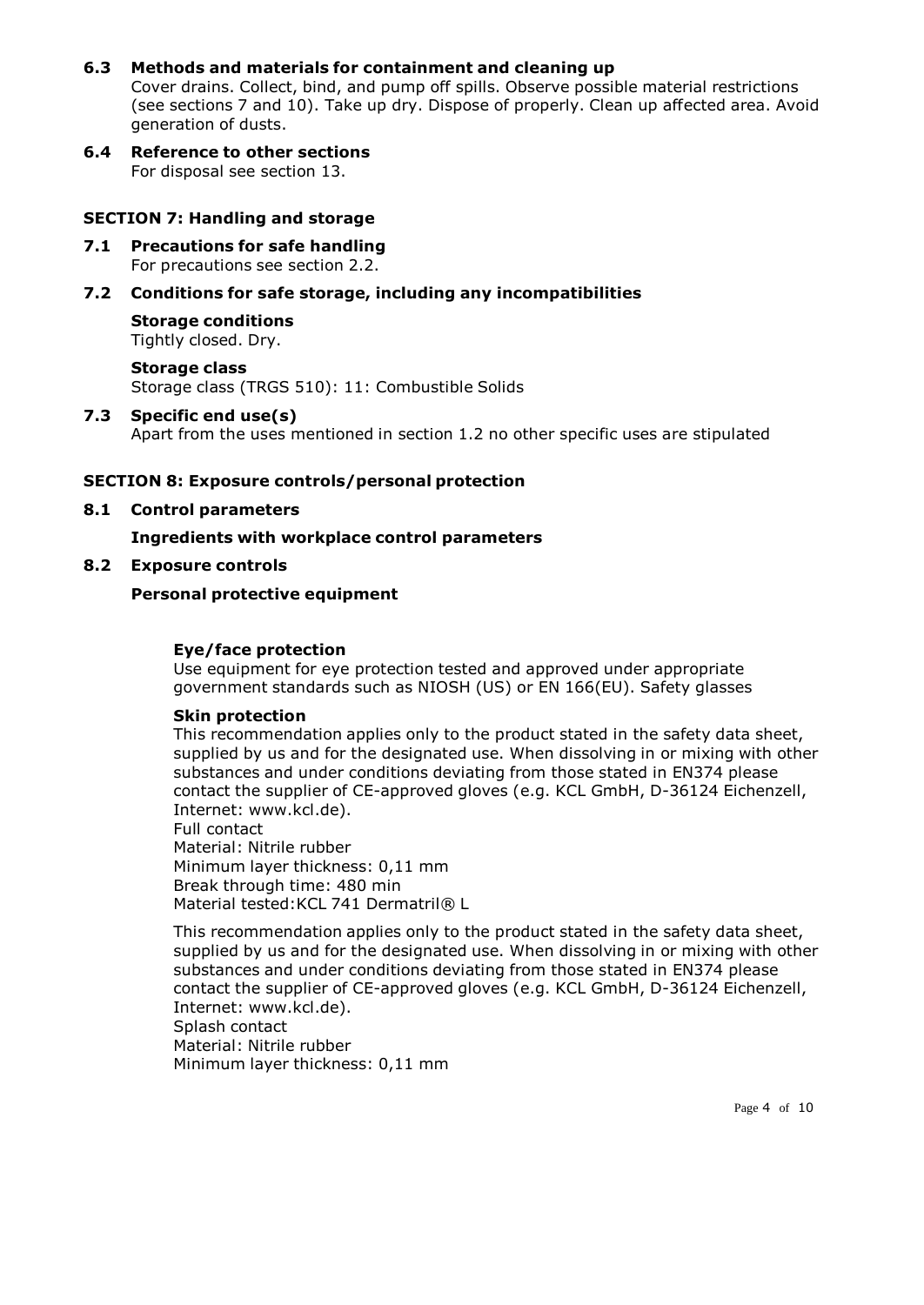Break through time: 480 min Material tested: KCL 741 Dermatril® L

#### **Body Protection**

protective clothing

## **Respiratory protection**

required when dusts are generated. Our recommendations on filtering respiratory protection are based on the following standards: DIN EN 143, DIN 14387 and other accompanying standards relating to the used respiratory protection system. Recommended Filter type: Filter type P2

The entrepeneur has to ensure that maintenance, cleaning and testing of respiratory protective devices are carried out according to the instructions of the producer. These measures have to be properly documented.

# **Control of environmental exposure**

Do not let product enter drains.

#### **SECTION 9: Physical and chemical properties 9.1 Information on basic physical and chemical properties**

| Appearance                                         | Form: solid<br>Color: light yellow                         |
|----------------------------------------------------|------------------------------------------------------------|
| Odor                                               | No data available                                          |
| Odor Threshold                                     | No data available                                          |
| рH                                                 | ca.3 at 5 $g/l$                                            |
| Melting<br>point/freezing point                    | Melting point/range: 139 - 141 °C - lit.                   |
| Initial boiling point<br>and boiling range         | > 260 °C at 979,8 hPa - OECD Test Guideline 103            |
| Flash point                                        | 189,6 °C - Pensky-Martens closed cup                       |
| Evaporation rate                                   | No data available                                          |
| Flammability (solid,<br>gas)                       | No data available                                          |
| Upper/lower<br>flammability or<br>explosive limits | No data available                                          |
| Vapor pressure                                     | No data available                                          |
| Vapor density                                      | No data available                                          |
| Density                                            | 1,46 g/cm3 at 20 °C at 978,4 hPa - OECD Test Guideline 109 |
| Relative density                                   | No data available                                          |
| Water solubility                                   | ca.3 g/l at 25 °C - soluble                                |
| Partition coefficient:<br>n-octanol/water          | log Pow: 1,1 at 25 °C - Bioaccumulation is not expected.   |
| Autoignition                                       | No data available                                          |
|                                                    |                                                            |

Page 5 of 10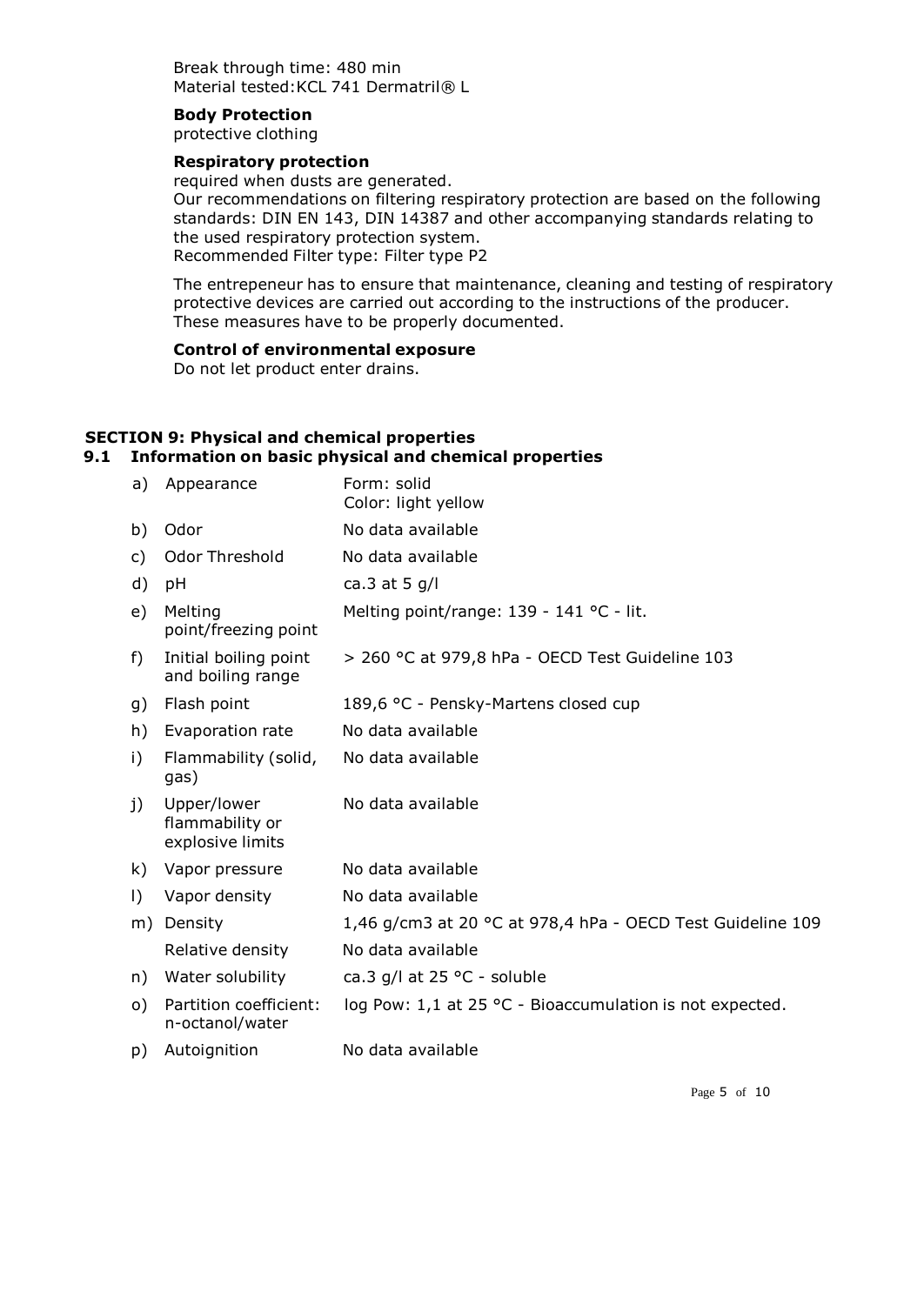temperature

- q) Decomposition temperature No data available
- r) Viscosity Viscosity, kinematic: No data available Viscosity, dynamic: No data available
- s) Explosive properties No data available
- t) Oxidizing properties none

## **9.2 Other safety information**

No data available

## **SECTION 10: Stability and reactivity**

## **10.1 Reactivity**

Forms explosive mixtures with air on intense heating.

A range from approx. 15 Kelvin below the flash point is to be rated as critical. The following applies in general to flammable organic substances and mixtures: in correspondingly fine distribution, when whirled up a dust explosion potential may generally be assumed.

### **10.2 Chemical stability**

The product is chemically stable under standard ambient conditions (room temperature) .

## **10.3 Possibility of hazardous reactions**

Violent reactions possible with: Strong oxidizing agents **Bases** Risk of explosion with: Potassium hydroxide

# **10.4 Conditions to avoid**

Strong heating.

**10.5 Incompatible materials** No data available

# **10.6 Hazardous decomposition products**

In the event of fire: see section 5

## **SECTION 11: Toxicological information**

## **11.1 Information on toxicological effects**

### **Acute toxicity**

LD50 Oral - Rat - female - > 2.000 mg/kg (OECD Test Guideline 423) Symptoms: Irritations of mucous membranes in the mouth, pharynx, oesophagus and gastrointestinal tract. Inhalation: No data available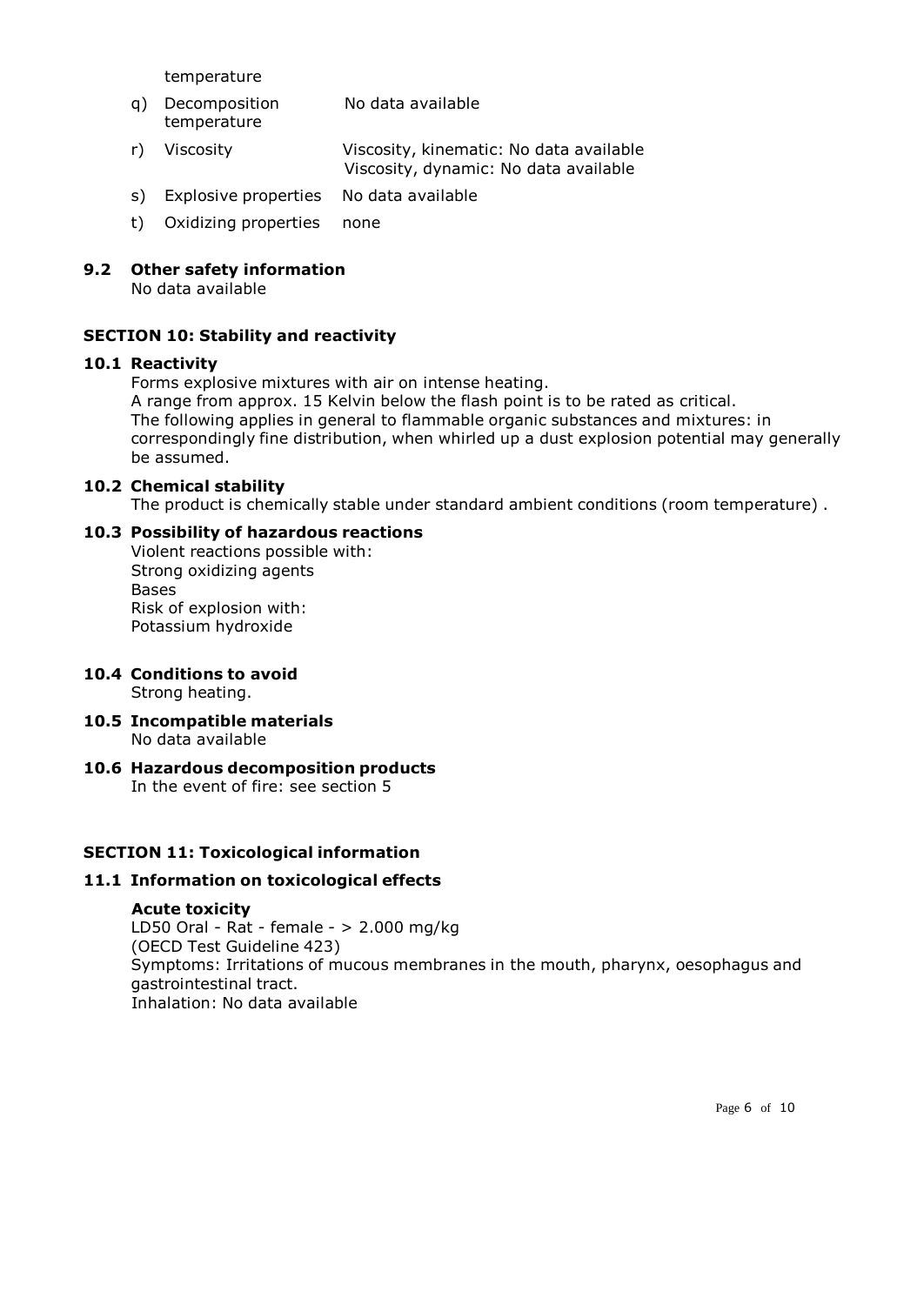LD50 Dermal - Rat - female - > 2.000 mg/kg (OECD Test Guideline 402)

#### **Skin corrosion/irritation**

Skin - reconstructed human epidermis (RhE) Result: No skin irritation - 1 h (OECD Test Guideline 439)

## **Serious eye damage/eye irritation**

Eyes - In vitro study Result: Irritating to eyes. - 6 h (OECD Test Guideline 492)

## **Respiratory or skin sensitization**

Prolonged or repeated exposure may cause allergic reactions in certain sensitive individuals.

### **Germ cell mutagenicity**

Test Type: Ames test Test system: S. typhimurium Metabolic activation: with and without metabolic activation Method: OECD Test Guideline 471 Result: negative Test Type: Chromosome aberration test in vitro Test system: Chinese hamster ovary cells Metabolic activation: with and without metabolic activation Method: OECD Test Guideline 473 Result: negative

Test Type: Mutagenicity (mammal cell test): micronucleus. Species: Mouse Cell type: Red blood cells (erythrocytes) Application Route: Oral

Result: negative Remarks: (National Toxicology Program)

# **Carcinogenicity**

No data available

#### **Reproductive toxicity** No data available

**Specific target organ toxicity - single exposure**

No data available

**Specific target organ toxicity - repeated exposure** No data available

**Aspiration hazard** No data available

## **11.2 Additional Information**

## **Endocrine disrupting properties**

## **Product:**

Assessment The substance/mixture does not contain components considered to have endocrine disrupting properties according to REACH Article

Page 7 of 10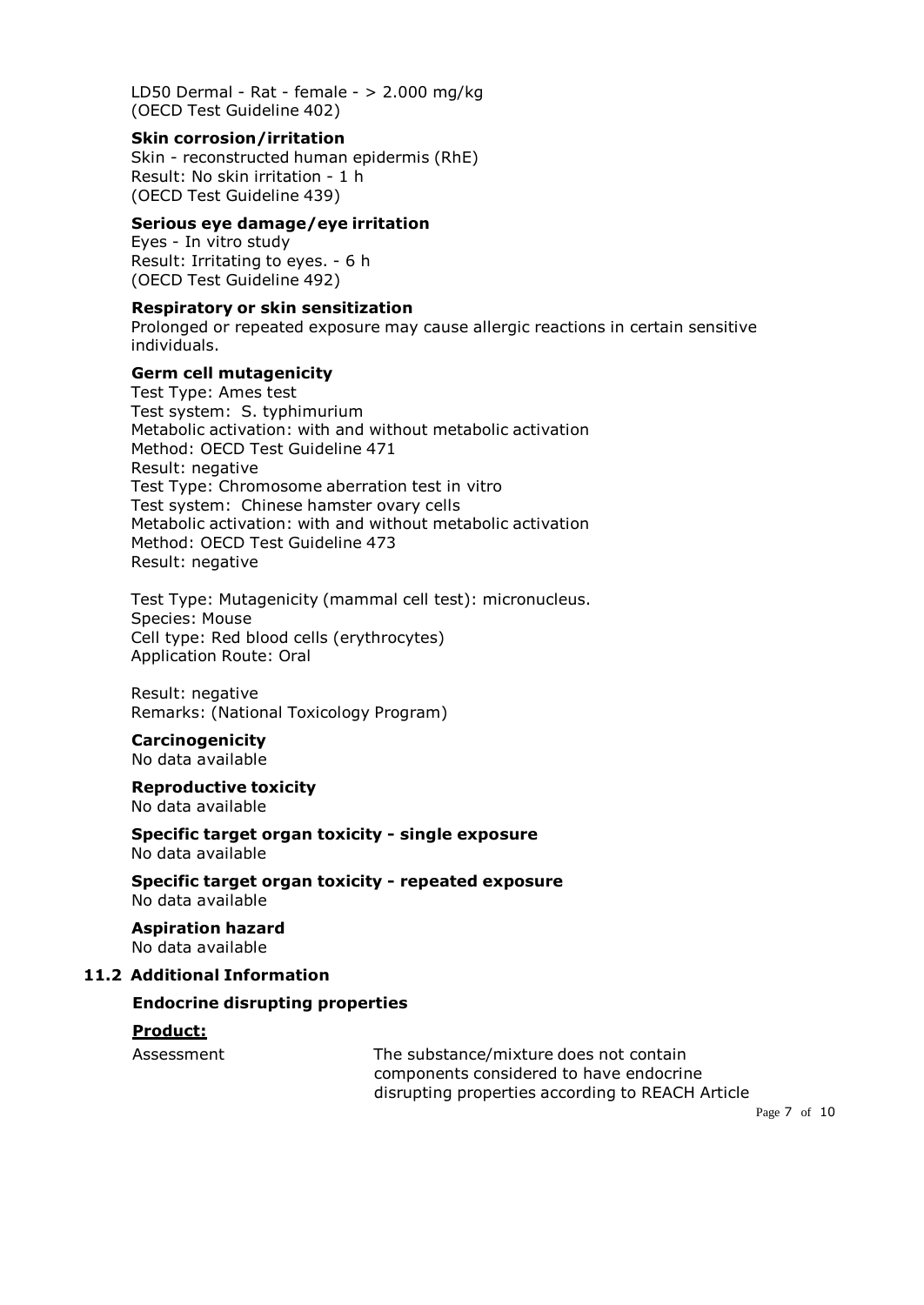57(f) or Commission Delegated regulation (EU) 2017/2100 or Commission Regulation (EU) 2018/605 at levels of 0.1% or higher.

Repeated dose toxicity - Rat - male - Oral - 42 Days - NOAEL (No observed adverse effect level) - 20 mg/kg

RTECS: DH5000000

To the best of our knowledge, the chemical, physical, and toxicological properties have not been thoroughly investigated.

The following applies to aromatic nitro compounds in general: systemic effect: methaemoglobinaemia with headache, cardiac dysrhythmias, drop in blood pressure, dyspnoea, and spasms; principal sign: cyanosis (blue discolouration of the blood).

Other dangerous properties can not be excluded.

Handle in accordance with good industrial hygiene and safety practice.

## **SECTION 12: Ecological information**

#### **12.1 Toxicity**

 $12.2$ 

| Toxicity to fish                                          | LC50 - Oryzias latipes - 50 mg/l - 96 h<br>Remarks: (External MSDS)                                           |
|-----------------------------------------------------------|---------------------------------------------------------------------------------------------------------------|
| Toxicity to daphnia<br>and other aquatic<br>invertebrates | static test EC50 - Daphnia magna (Water flea) - 71,3 mg/l - 48 h<br>(OECD Test Guideline 202)                 |
| Toxicity to algae                                         | static test ErC50 - Desmodesmus subspicatus (green algae) - 106,4<br>mg/l - 72 h<br>(OECD Test Guideline 201) |
| <b>Persistence and degradability</b>                      |                                                                                                               |

| Biodegradability   | Result: 73,33 % - Readily biodegradable.<br>(OECD Test Guideline 301D) |
|--------------------|------------------------------------------------------------------------|
| Biochemical Oxygen | 6,39 ma/a                                                              |

Demand (BOD) Chemical Oxygen 47,7 mg/g

#### **12.3 Bioaccumulative potential**

Demand (COD)

Bioaccumulation Cyprinus carpio (Carp) - 6 Weeks at 25 °C - 0,03 mg/l(m-Nitrobenzenecarboxylic acid)

Bioconcentration factor (BCF): 7,1

#### **12.4 Mobility in soil**

No data available

#### **12.5 Results of PBT and vPvB assessment**

This substance/mixture contains no components considered to be either persistent, bioaccumulative and toxic (PBT), or very persistent and very bioaccumulative (vPvB) at

Page 8 of 10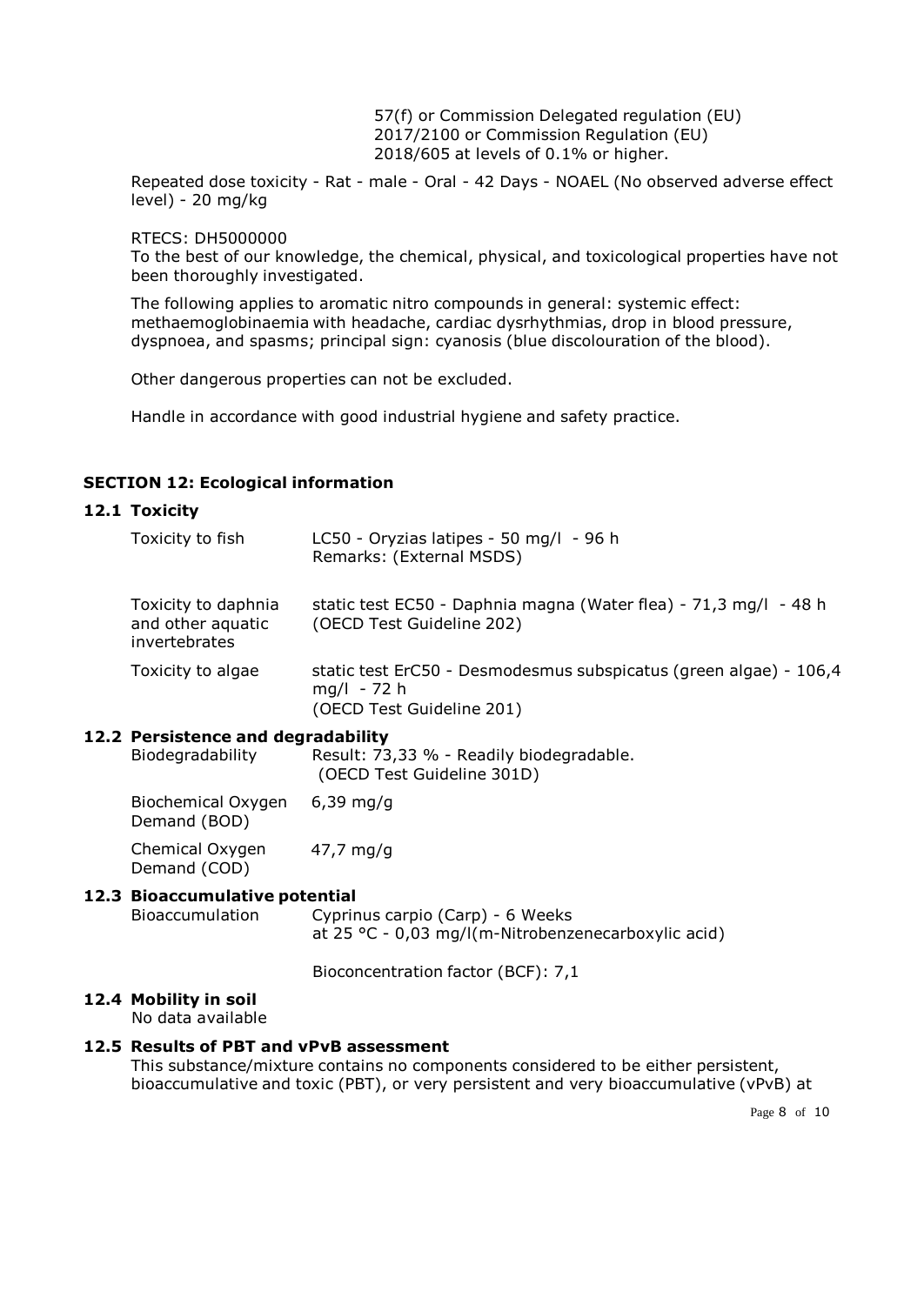levels of 0.1% or higher.

# **12.6 Endocrine disrupting properties**

**Product:**

| Assessment | : The substance/mixture does not contain components<br>considered to have endocrine disrupting properties<br>according to REACH Article 57(f) or Commission<br>Delegated regulation (EU) 2017/2100 or Commission |
|------------|------------------------------------------------------------------------------------------------------------------------------------------------------------------------------------------------------------------|
|            | Regulation (EU) 2018/605 at levels of 0.1% or higher.                                                                                                                                                            |

# **12.7 Other adverse effects**

Additional ecological information Depending on the concentration, phosphorus and/or nitrogen compounds may contribute to the eutrophication of drinking- water supplies.

Discharge into the environment must be avoided.

## **SECTION 13: Disposal considerations**

## **13.1 Waste treatment methods**

#### **Product**

See [www.retrologistik.com](http://www.retrologistik.com/) for processes regarding the return of chemicals and containers, or contact us there if you have further questions.

## **SECTION 14: Transport information**

| 14.1 UN number<br>ADR/RID: -       |                                                                                                                  | $IMDG: -$                 | IATA:    |  |
|------------------------------------|------------------------------------------------------------------------------------------------------------------|---------------------------|----------|--|
| IATA:                              | 14.2 UN proper shipping name<br>ADR/RID: Not dangerous goods<br>IMDG: Not dangerous goods<br>Not dangerous goods |                           |          |  |
| ADR/RID: -                         | 14.3 Transport hazard class(es)                                                                                  | $IMDG: -$                 | IATA:    |  |
| 14.4 Packaging group<br>ADR/RID: - |                                                                                                                  | $IMDG: -$                 | TATA: -  |  |
| ADR/RID: no                        | <b>14.5 Environmental hazards</b>                                                                                | IMDG Marine pollutant: no | IATA: no |  |

### **14.6 Special precautions for user**

### **Further information**

Not classified as dangerous in the meaning of transport regulations.

### **SECTION 15: Regulatory information**

## **15.1 Safety, health and environmental regulations/legislation specific for the substance or mixture**

This material safety data sheet complies with the requirements of Regulation (EC) No. 1907/2006.

Page 9 of 10